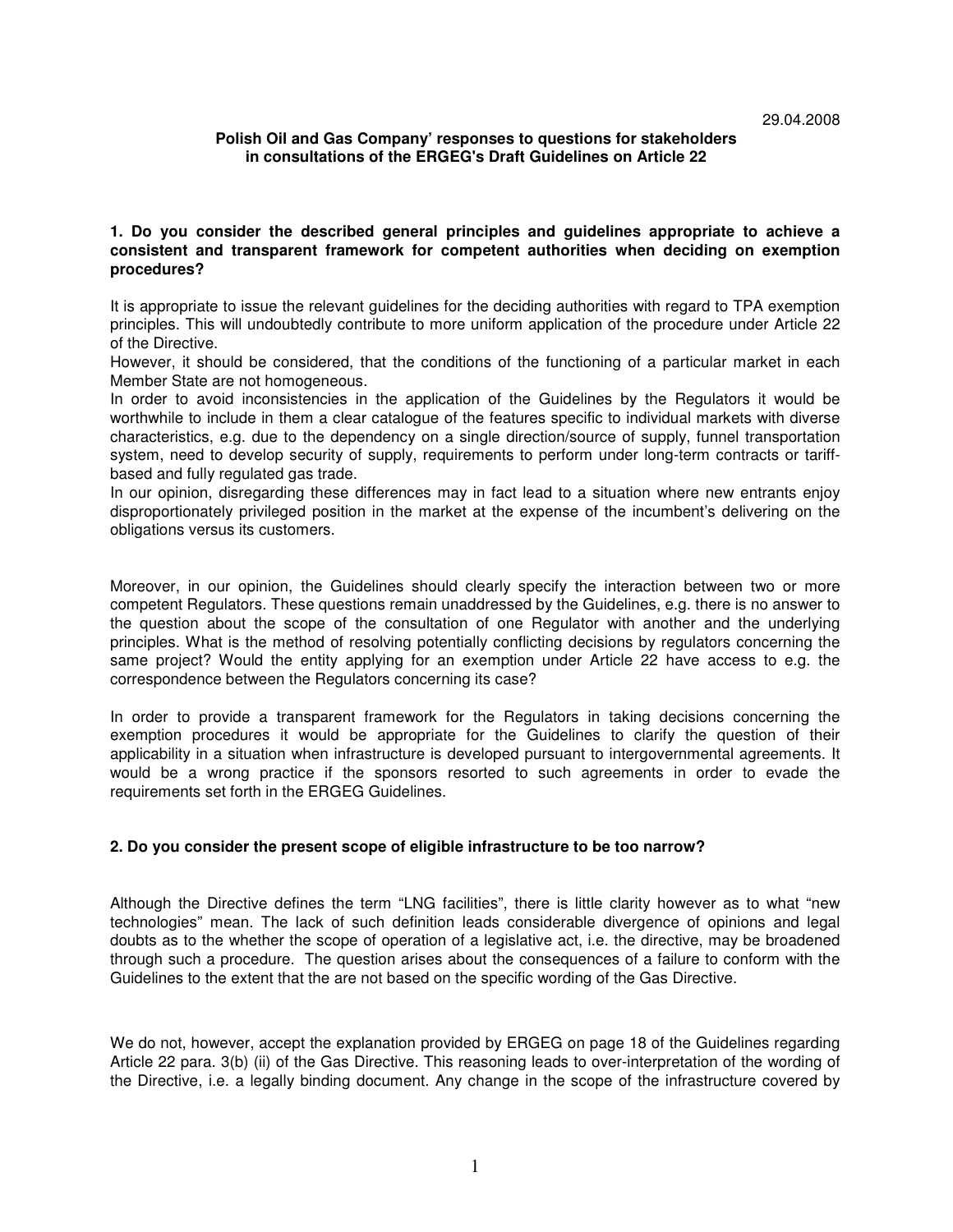Article 22 para. 3(b) (ii) may only take place by adoption of a legislative act of an equal order, rather than through issuance of non-binding ERGEG Guidelines.

# **3. Do you consider open season (or comparable) procedures an important tool in assessing market demand for capacity with respect to determining the size of the project applying for exemption, as well as in the subsequent capacity allocation?**

The results of the procedure may be helpful in assessing the demand for capacity in the market.

The procedure, however, presents a very high risk for the investor who is to take the investment decision. The negotiating position of the sponsor vis-à-vis banks weakens because the open season procedure creates uncertain conditions for implementation of a project. This is because of higher risk of project delay and change of business partners who could withdraw in the course of the procedure from their previous declarations to purchase the capacity.

The project risk further increases when the sponsor seeks an exemption from the TPA regime. This raises the cost of capital for an investment project covered with an open season procedure.

A significant interference in the planning of the open seasons can be noted in the Guidelines, as the provide that: "It must be ensured, that the result of the open season is not such that the incumbent receives a capacity share perpetuating or enhancing its dominant position". The outcome of the open season should not discriminate against the existing players but rather reflect the actual demand for capacity from the players in the relevant market and the contracted volumes they are to deliver to their consumers.

# **4. Should open seasons also be used to allocate equity?**

Although the open season procedure may be a useful tool to asses the market demand for capacity, it should not be applicable to allocation of equity. The question of raising capital for the project should be an element of the investment process to be carried out by the sponsor/investor and be left to its sole discretion in the choice of the capital structure for financing of the investment. Such decision can be taken based on appropriate financial and economic analyses rather than mandatory procedures of gathering market interest in co-financing of the investment by other players. Accordingly, the use of the open season in equity allocation should be optional and non-binding for the sponsor and constitute a potential tool to be used in a situation when the sponsor does not have sufficient funds to finance the investment. Such treatment of the open season with respect to equity allocation does not affect free movement of capital – one of the four freedoms of the EU internal market. An obligation to hold open seasons for equity allocation would be in breach of the freedom of business activity.

# **5. Some stakeholders think that Art. 22 should be applied differently to LNG terminals as they may be generally better suitable for enhancing competition and security of supply than other types of eligible infrastructure. What is your point of view on this? If you agree, how should this be reflected in the guidelines?**

LNG facilities should be treated differently than system interconnections, bearing in mind that the principles concerning interconnections mostly apply to entities from EU Member States. LNG exporters are usually based outside the EU. When combined, such applications could be ineffective and raise doubts as to their interpretation.

In the view of the creation of a single energy market in the EU, any investments in the construction of LNG import terminals are an extremely important element of ensuring the diversification of gas supply to the EU. Taking also into account the current structure of the global market, the gas delivered to the EU will definitely originate from outside of the EU, i.e. from non-regulated markets with different expectations of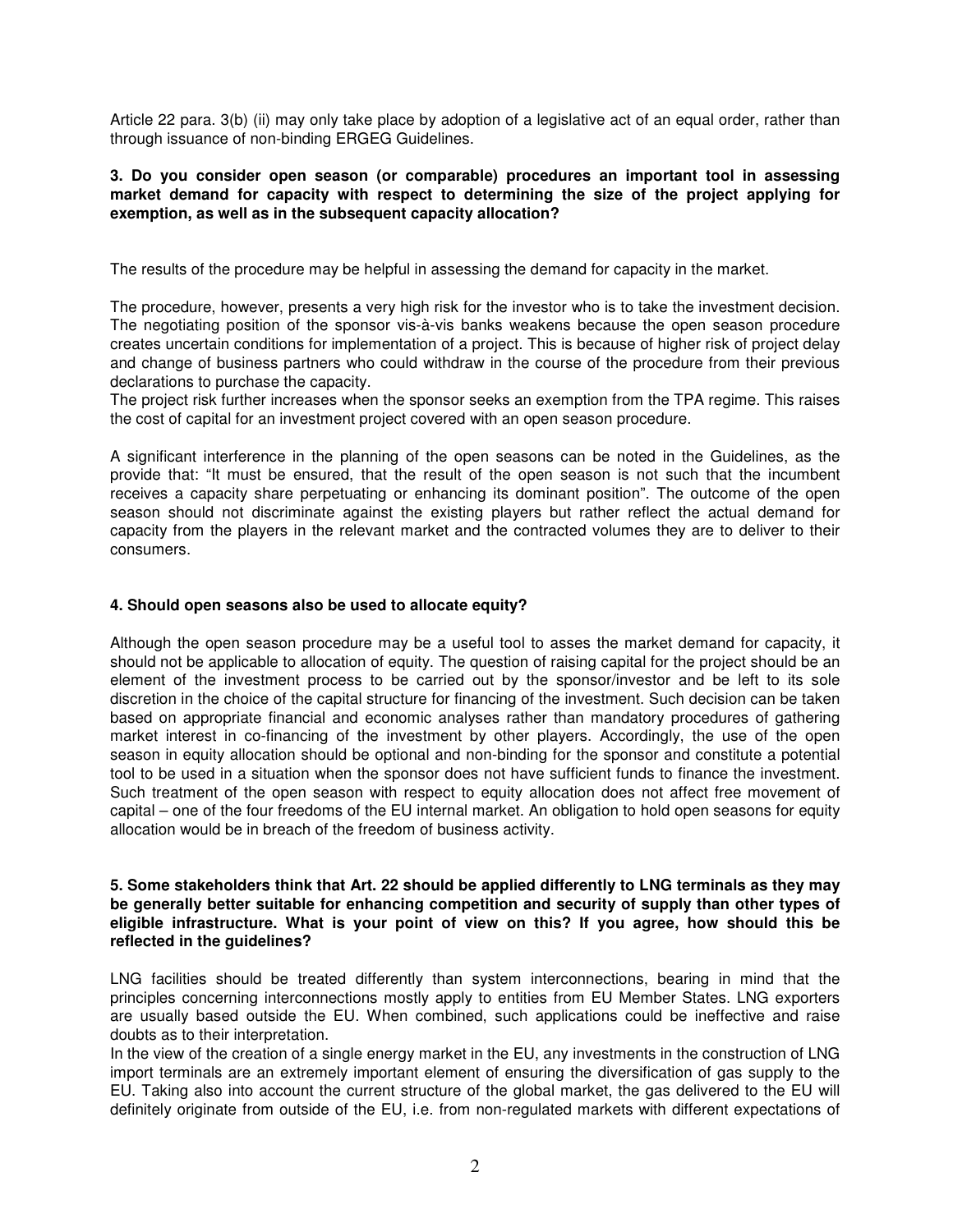the European party. Therefore, the Guidelines and regulations should not undermine the competitive position of European terminals in the global market.

# **6. Are the described criteria for assessing the effects of an investment in infrastructure on enhancement of competition in gas supply appropriate?**

In principle, the criteria for assessing the impact of investments in infrastructure on enhancement of competition in gas supply, as described in the Guidelines, seem to be justified, however:

- 1) the impact of an investment in infrastructure on enhancement of competition in gas supply cannot be considered in terms of weakening the market position of the entity that seeks an exemption from the TPA regime, as proposed in point 3.2.1.3. of the draft Guidelines. The provisions concerning entities with dominant market position seeking an exemption go in a wrong direction as they lead a decrease in their position. In our opinion this is not appropriate, and even dangerous for the market, because these very players with their adequate resources (capital, people, knowledge, experience) are in the position to compete effectively with major non-EU players. Third party players are not obliged to observe EU unbundling requirements and do not have to incur the related additional costs. Moreover, unequal treatment of players operating in the market is contrary to the principle of non-discriminatory treatment of all business entities. One must not suggest that companies are "presumed guilty" when they want to: a) ensure the security of customer supply from a consciously selected new direction, b) achieve return on their investment - rather than block the competitors. In case of an energy "island", such as Poland, with a funnel-like nature of the transmission system characterised by a single direction of transmission flows from the east to the west, the first factors is key in any investment decision. The approach proposed in the Guidelines implies that the dominant player will have to take some steps that will undermine its position. The proposal of ERGEG seems to run counter to the right of freedom of business activity. It even suggest that the company will be required to provide evidence that it acts to its own disadvantage. Effectively, such provisions will hamper the development of the company whereas the stability/ confidence of the company in striving to maintain or even improve its value and market position is, in the case of gas companies, the guarantee of ensuring the security of gas supply to consumers defined as the possibility of supplying the customers from different directions of supply. PGNiG strongly opposes the provisions proposed in the Guidelines, which stipulate that the dominant market player applying for an exemption from the TPA regime must prove that his market position will decrease as a result of the exemption and must show how the investment is intended to enhance the position of smaller players;
- 2) in case of LNG market, which is a very demanding market, any attempts to constrain the development of companies involved in the LNG business adversely affect their negotiating position versus LNG exporters and, at the same time, have a negative impact on the costs of gas acquisition and the energy security of Europe;
- 3) with regard to the assessment of the market structure (section 3.2.1.2) PGNiG believes that the scope of information provided by the applicant for use by the regulator in the assessment of the market structure should not exceed the information framework defined in the open season. Furthermore, some terms listed in section 3.2.1.2c) provoke doubts as to their interpretation, such as: predominant cost structure in the relevant market, possible alternatives, expected behaviour and reaction of companies already active in the market.

In addition, in case of a dominant market player who wants to benefit from an exemption, a very important question to taken into account in the assessment of the effect of an investment in infrastructure on enhancement of competition in gas supply concerns the definition of the so-called compensating benefits for all the market players, resulting from the decision to grant an exemption to such dominant player. PGNiG believes that among the compensating benefits, it is necessary to address such questions as:

- 1. ensuring the security of gas supply to consumers the need to perform on the agreements with the consumers in order to ensure the continuity and reliability of gas supply,
- 2. transformation of the structure and improvement of the liquidity of the transmission system, e.g. change of the system from one with funnel-like structure and one-way gas flow to an increasingly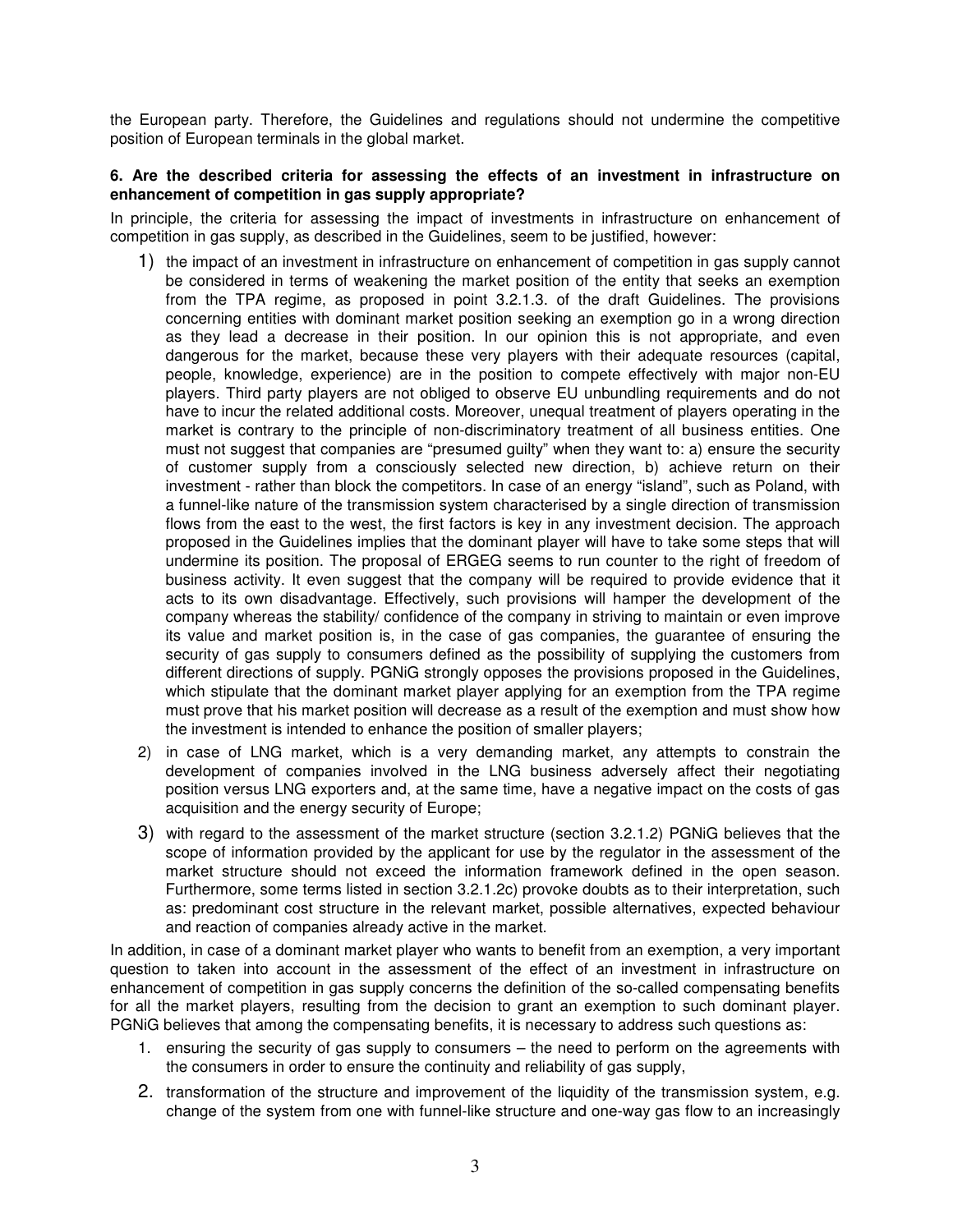diversified and flexible one, which will contribute to creation of opportunities for new and/or small entities with regard to connection to the system at the chosen point of the network and access to gas transportation services. The development of the above-described transmission system structure the will enable gradual alignment of the gas market with the EU requirements as regards a free choice of supplier, since it will be possible to transport gas to the selected point and direction in the system.

3. possibility to develop competition in gas supply in the longer term as opposed to the lack of such possibility in case when the investment is abandoned because of the refusal to grant an exemption.

With respect to the test for infrastructure that is difficult to duplicate by third parties, the result of which is taken as the basis for assessment of the level of competition and security of supply, PGNiG is of the opinion that the test of this kind as suggested in the Guidelines may be only treated hypothetically and should not serve as an instrument taking the decision by the regulatory authority to grant an exemption, because:

- 1. The assumptions taken in the test are not comparable and are of hypothetical nature another interested player willing to execute the sponsor's investment actually cannot be treated identically as the sponsor. Both players (sponsor and another interested player) will always differ in terms of the resources required for the project, available to each of them: knowledge, experience, human and financial capital, fixed assets, etc. Furthermore, in case of investments in infrastructure the existence of a customer base for whom the investment is designed by the sponsor, is a crucial question. One cannot assume that another interested player will assume the same customer base in their analysis when assessing the profitability of the investment in question. It cannot be reasonably expected that the sponsor will voluntarily hand over its customer base for the benefit of another player interested in the investment. Therefore it is obvious that an alternative player could address the investment to a different customer base, which definitely implies that the investment being planned by such entity is incomparable to the investment contemplated by the sponsor.
- 2. The result of the non-duplicable infrastructure test creates uncertainty in realisation of investment projects, as it allows for a situation where the result of a test based on incomparable assumptions permit the deciding authority to refuse an exemption from TPA. What is more, the Guidelines do not specify whether this means that such exemption is automatically granted to another interested player. Under the circumstances, what should be the reaction of the sponsor applying for an exemption for an investment dedicated to a specific customer base? Moreover, the Guidelines do not specify how the regulatory authority becomes aware of other players interested in the project is the regulator supposed to "look for" them in the interest of enhancement of the competition? Will the party that originally applied for an exemption be informed of such steps of the regulator? Due to all these doubts the non-duplicable infrastructure test will discourage energy companies to undertake investment projects and, as a result, constrain their development, which means that a number of compensating benefits will be forgone both for those consumers for whom the investment in infrastructure was intended and for other market participants.

In view of the above remarks PGNiG suggests such modification of the Guidelines by ERGEG where the criteria for assessing the effects of an investment in infrastructure on enhancement of competition in gas supply ensure that:

- the assessment of the criterion of enhancement of competition in gas supply will be based on the principle of non-discrimination against all parties taken into account in the process of issuing an exemption decision,

- the deciding authority takes into consideration the current situation in the market, as well as the characteristics of the transmission system existing in such market and the specifics of its functioning,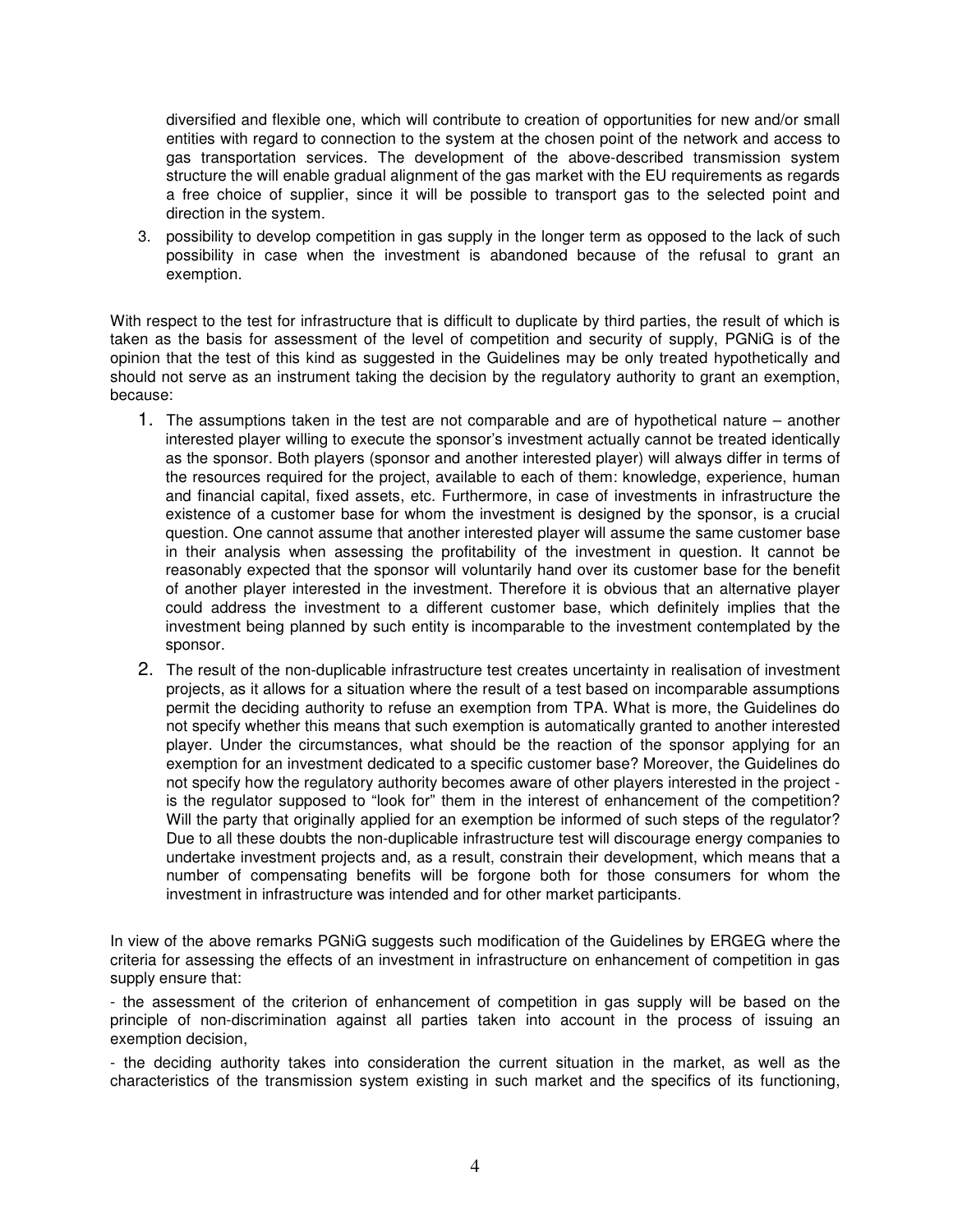including the need for modernisation of the transmission system in order to create the conditions for the development of a common single gas market in Europe.

# **7. Are the described criteria for assessing the effects of an investment in infrastructure on enhancement of security of supply appropriate?**

The criteria for assessing the effects of an investment in infrastructure on enhancement of security of supply are by themselves appropriate. However, the Guidelines do not specify whether the criteria are to be applied taking into account the existing market structure, position of the key exporters and imports structure, existing capacity and the related technical constraints, etc., similarly as in the case of the criteria for assessing the effects of an investment in infrastructure on enhancement of competition in gas supply. PGNiG believes that the market structure is of crucial importance for assessing security of gas supply to consumers and is instrumental in determining the investment decisions of energy companies undertaken with a view to ensuring such security.

The relevant market may have different structure and different characteristics, and thus may influence in different ways the development of the competition in gas supply and enhancement of security of supply to consumers. PGNiG believes that the assessment of investments in infrastructure applying for an exemption under Article 22 needs to take into account the type of market concerned by the assessment of the enhancement of competition or security of supply. In case of markets with funnel-like structure of the transmission system and one-way gas flow through the system, which is the case in Poland, security of gas supply to consumers much be given priority importance. The differentiation of the directions of gas supply through investments in infrastructure for a specific customer base is one of the ways to ensuring the continuity and reliability of gas supply to consumers. In case of markets such as the Polish one, the development of competition in gas supply must not be an in itself. The market entry of new, small players and the expected increased competition in gas supply do not provide a guarantee of improved security of gas supply to consumers.

# **8. Are the described criteria for the risk assessment appropriate?**

In the opinion of PGNiG, one of the key criteria for assessing the risk involved in an investment concerns the security of supply and the implications of the undertaken commitments. Consequently, a question arises as to how deeply the Regulator will analyse the above criteria and whether it can interfere with the project assumptions and arbitrarily evaluate such assumptions.

Moreover, PGNiG would like to point out that the provision proposed in the Guidelines, which instructs the regulatory authorities to provide a stable, foreseeable and legally binding regulatory framework and consideration of special tariff treatment of new infrastructure projects could not be applicable in the Polish situation because the Polish energy regulator does not have the powers to issue regulatory frameworks.

## **9. Are the described criteria for assessing whether the exemption is not detrimental to competition or the effective functioning of the internal gas market or the efficient functioning of the regulated system to which the infrastructure is connected, appropriate?**

The criteria for assessing whether the exemption is not detrimental to competition or the effective functioning of the internal gas market or the efficient functioning of the regulated system to which the infrastructure is connected, as proposed in the Guidelines are, in principle, appropriate. The must, however, by supplemented with the provisions proposed by PGNiG in these responses, which would take into account the specific nature of markets such as an energy "island" with gas supply coming only from a single, specific direction. The efforts of companies aimed at increased diversification of the supply directions and, consequently, at enhancement of security of gas supply to consumers, must not be discriminated against.

#### **10. To what extent should consultations with neighbouring authorities be done?**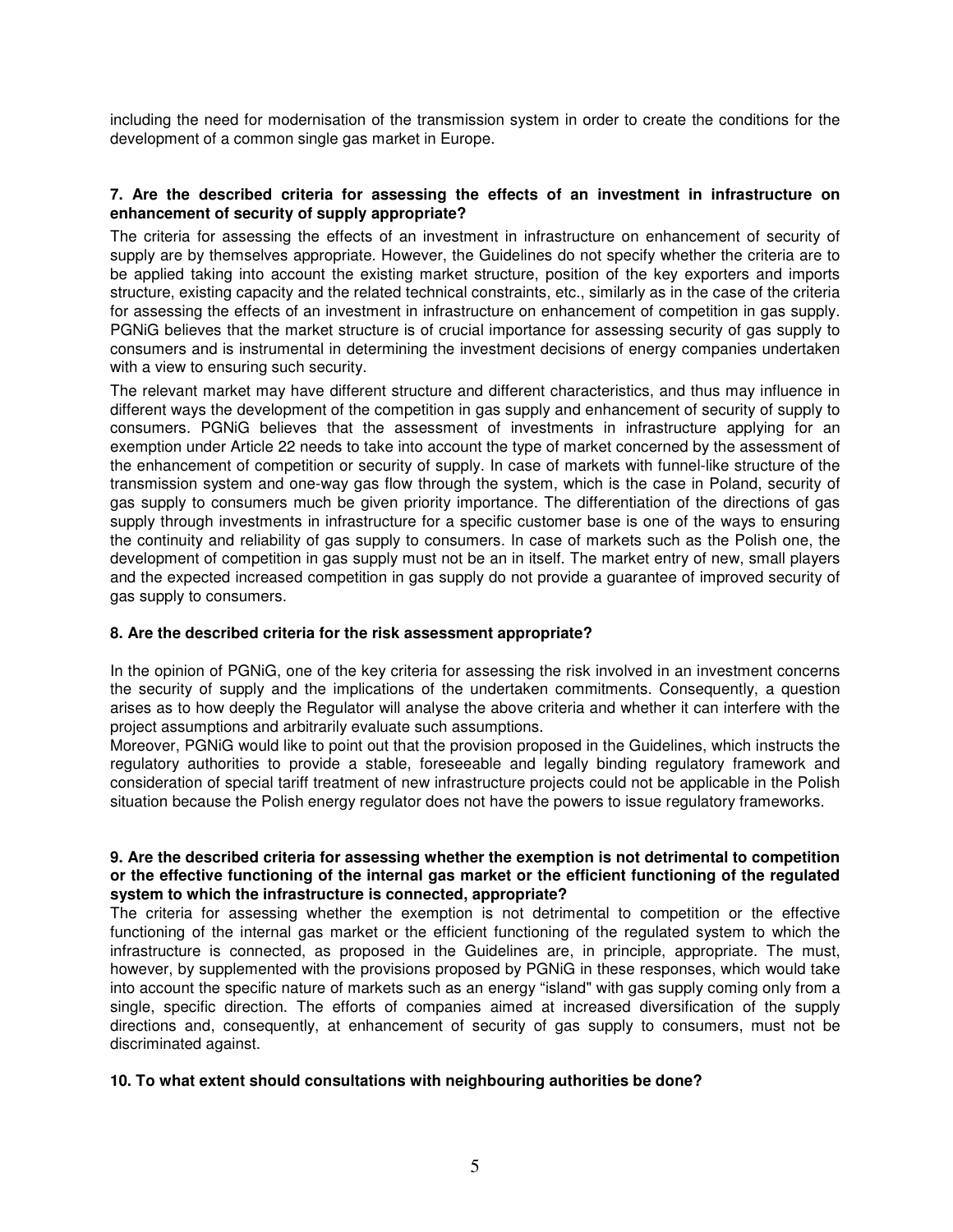The fundamental question concerning consultations with neighbouring authorities is to define what specifically does the term "neighbouring countries" mean. Are these the countries where the beginning and the end of an interconnection is located, or other countries affected by such interconnection? Moreover, the Guidelines should clearly specify the interaction between two or more competent regulators. If the sponsor/investor is to be able to operate in a stable legal framework, the decision by the regulators should be certain, uniform (fully consistent), and issued before specific project activities are undertaken. Particularly when such activities are carried out under private law contractual arrangements. The Guidelines do not address a situation when projects are implemented within the framework of international agreements, although most interconnections are developed in such circumstances. What is the extent of Regulator's interference in such case? Why investors being able to choose the law they are subject to (between private and public) are treated differently in the same territory, depending on the type of agreement that is applied?

A number of further issues call for clarification, such as:

- does the applicant have access to e.g. correspondence between the Regulators concerning its case?
- what are the principles of resolving contentious issues between regulators in issuance of the final decision for the applicant?
- is any ranking/hierarchy of individual regulators envisaged as regards their contribution to/impact on the final decision issued to the applicant?

## **11. Parts 3.3.1.1 and 3.3.1.2 of the proposed guidelines deal respectively with partial and full exemptions. Do you consider the described decisions (partial/full exemption) appropriate in safeguarding the goal of Directive 2003/55/EC in making all existing infrastructure available on a non-discriminatory basis to all market participants and safeguarding the principle of proportionality?**

If the decisions on full and partial exemption are based on the supplemented wording of the Guidelines, as suggested in these responses, such exemptions will be appropriate in safeguarding the goal of Directive 2003/55/EC.

# **12. Do you believe that Art 22 exemptions should also benefit incumbents or their affiliates? If yes in what way and to what extent?**

Yes, exemptions under Article 22 should also benefit incumbents or their affiliates. PGNiG believes that a company must not be "punished" by the very fact that it has operated in the market for a longer time. Its strong and stable position in the market is a guarantee of providing reliable gas supply to consumers. With its long-standing experience in gas supply business such company can successfully compete with gas producers/suppliers from outside of the European Union. In addition, although the idea to develop competition of supply in the European energy market is undoubtedly a legitimate goal, one should avoid pursing it through disproportionate interference in functioning of the market. Completion must not be developed by giving, by definition, preference to new entrants at the expense of companies that already operated in the market and are in the position to offset the exemptions granted to them with compensating benefits.

# **13. Do you agree that under certain circumstances, deciding authorities should be entitled to review the exemption?**

Such revision should not apply in those cases where external factors independent of the applicant's activities and will occurred during the pay-back period of an investment covered by an exemption under Article 22, e.g.:

- change in foreign exchange rates,
- change in the cost of feedstocks, materials and labour affecting the project opex,
- change in legal environment.